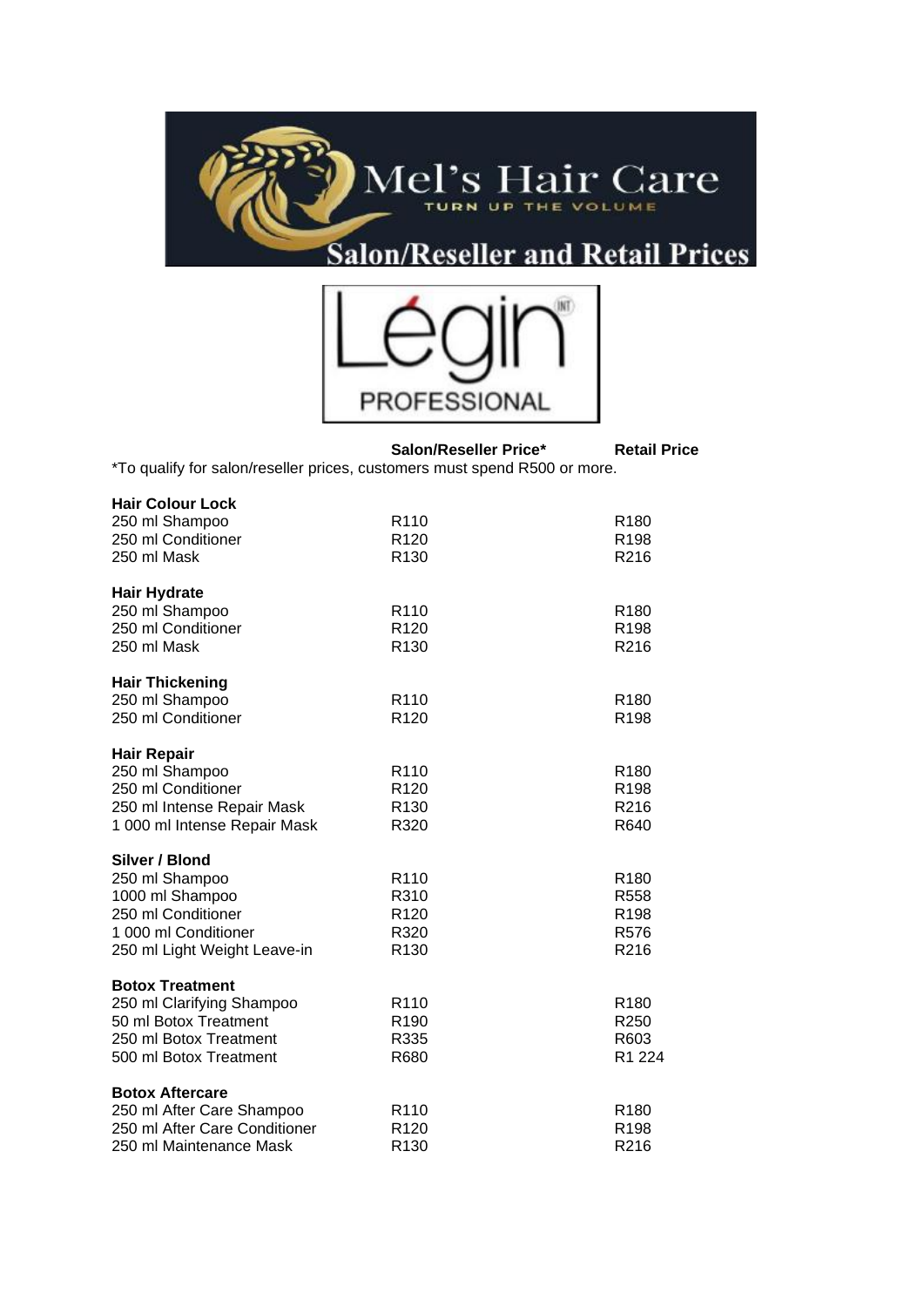|                                                               | Salon/Reseller Price* | <b>Retail Price</b> |
|---------------------------------------------------------------|-----------------------|---------------------|
| <b>Finishing Products</b>                                     |                       |                     |
| 100 ml Silk Drops                                             | R <sub>120</sub>      | R <sub>180</sub>    |
| 1litre Silk Drops                                             | R380                  |                     |
| 100 ml Argan Oil                                              | R <sub>120</sub>      | R <sub>198</sub>    |
| 100 ml Shine Spray                                            | R <sub>110</sub>      | R <sub>198</sub>    |
| 250 ml Firm Hold Hair Spray                                   | R <sub>110</sub>      | R <sub>198</sub>    |
|                                                               | R <sub>110</sub>      | R <sub>198</sub>    |
| 250 ml Blow Style Lotion                                      |                       |                     |
| 250 ml Thermal Protect Heat Spray                             | R <sub>130</sub>      | R216                |
| <b>Styling Aids</b>                                           |                       |                     |
| 50 ml Shape Wax                                               | R80                   | R <sub>126</sub>    |
| 50 ml Matt Wax                                                | <b>R80</b>            | R <sub>126</sub>    |
| 50 ml Gel Wax                                                 | <b>R80</b>            | R <sub>126</sub>    |
| 50 ml Fibre Putty                                             | <b>R80</b>            | R <sub>126</sub>    |
|                                                               |                       |                     |
| <b>Masks &amp; Treatments</b>                                 |                       |                     |
| 250 ml Nine Effects Leave-in                                  | R <sub>150</sub>      | R <sub>252</sub>    |
| 250 ml 60 Second Mask                                         | R <sub>150</sub>      | R <sub>252</sub>    |
| 250 ml Invigorating Mint Mask                                 | R <sub>140</sub>      | R <sub>250</sub>    |
| 1 000 ml Invigorating Mint Mask                               | R360                  | R648                |
| <b>Capelli Brazilian Treatment</b>                            |                       |                     |
| 250 ml Deep Cleansing                                         | R <sub>110</sub>      | R <sub>180</sub>    |
| 500 ml Deep Cleansing                                         | R <sub>180</sub>      | R324                |
| 1 000 ml Deep Cleansing                                       | R300                  | R540                |
| 250 ml Reconstructor                                          | R390                  | R702                |
| 500 ml Reconstructor                                          | R700                  | R1 260              |
|                                                               |                       |                     |
| 1 000 ml Reconstructor                                        | R <sub>1</sub> 360    | R <sub>2</sub> 448  |
| 250 ml Treatment Mask                                         | R <sub>130</sub>      | R216                |
| 500 ml Treatment Mask                                         | R210                  | R342                |
| 1 000 ml Treatment Mask                                       | R360                  | R648                |
| 1 000 ml Reconstructor Set1/2/3                               | R1900                 |                     |
| 250 ml Set 1/2/3                                              | R720                  | R1 296              |
| <b>Capelli After Care</b>                                     |                       |                     |
| 250 ml After Care Shampoo                                     | R <sub>110</sub>      | R <sub>180</sub>    |
| 250 ml After Care Conditioner                                 | R <sub>120</sub>      | R216                |
|                                                               |                       |                     |
| <b>Kera Care Brazilian Treatment</b><br>250 ml Deep Cleansing | R110                  | R <sub>180</sub>    |
| 500 ml Deep Cleansing                                         | R <sub>180</sub>      | R324                |
| 1 000 ml Deep Cleansing                                       | R300                  | R504                |
| 250 ml Reconstructor                                          | R360                  | R648                |
|                                                               |                       |                     |
| 500 ml Reconstructor                                          | R660                  | R1 118              |
| 1 000 ml Reconstructor                                        | R1 320                | R <sub>2</sub> 376  |
| 250 ml Conditioning Mask                                      | R <sub>130</sub>      | R216                |
| 500 ml Conditioning Mask                                      | R <sub>190</sub>      | R342                |
| 1 000 ml Conditioning Mask                                    | R360                  | R648                |
| 250 ml Set 1/2/3                                              | R <sub>520</sub>      | R936                |
| 500 ml Set 1/2/3                                              | R960                  | R1728               |
| 1 000 ml Set 1/2/3/                                           | R1 900                | R3 420              |
| <b>Kera Care After Care</b>                                   |                       |                     |
| 250 ml After Care Shampoo                                     | R <sub>110</sub>      | R <sub>180</sub>    |
| 1 000 ml After Care Shampoo                                   | R <sub>280</sub>      | R504                |
| 250 ml After Care Conditioner                                 | R <sub>120</sub>      | R <sub>198</sub>    |
|                                                               |                       |                     |
| 1 000 ml After Care Conditioner                               | R300                  | R540                |
| 250 ml After Care Mask                                        | R <sub>130</sub>      | R216                |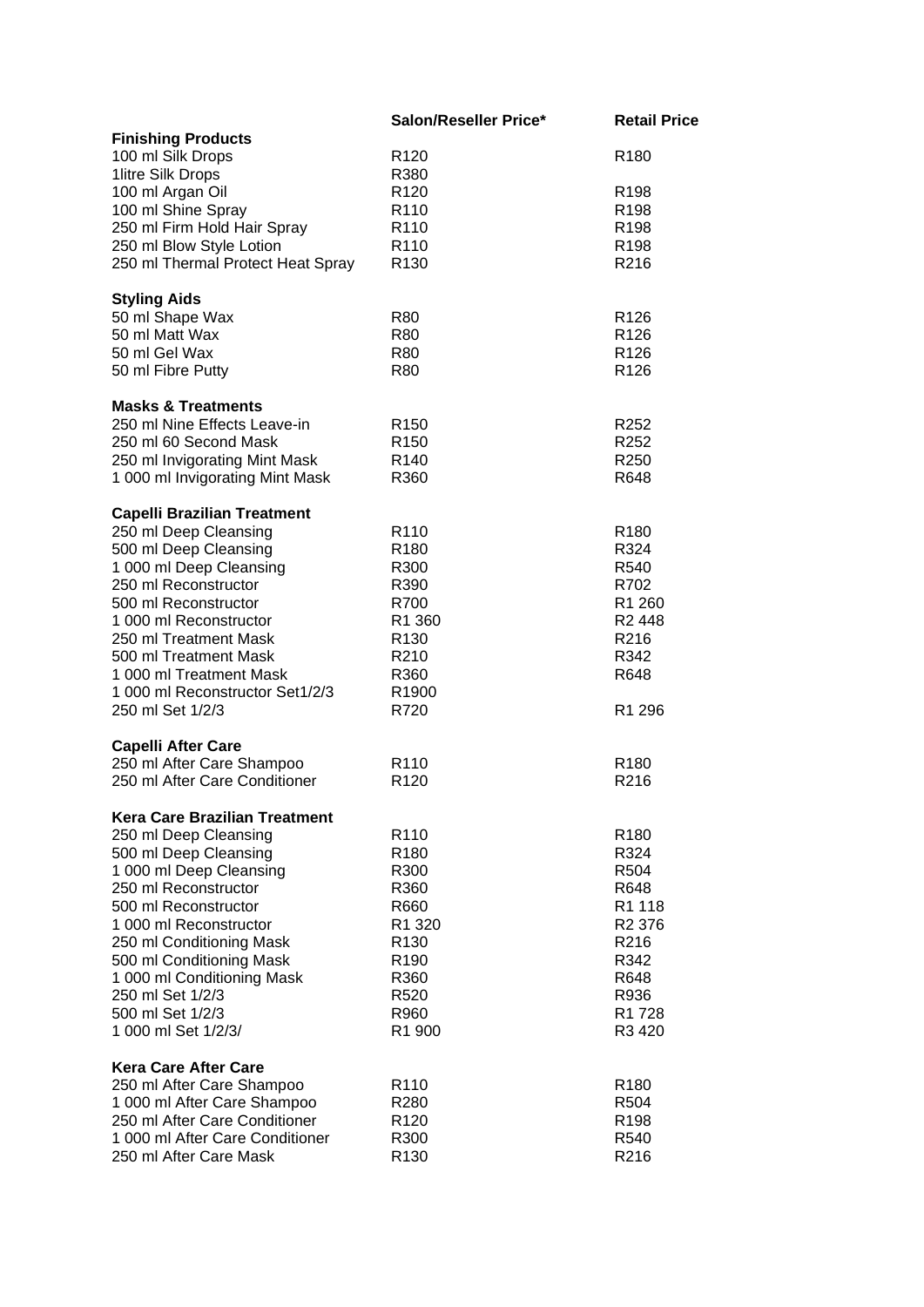|                                        | Salon/Reseller Price* | <b>Retail Price</b> |
|----------------------------------------|-----------------------|---------------------|
| Peroxide & Bleach                      |                       |                     |
| 1 000 ml Peroxide 20%, 30%, 40%        | R90                   | R <sub>120</sub>    |
| 500 g White Bleach                     | R <sub>120</sub>      | R <sub>198</sub>    |
| 500 g Blue Bleach                      | R <sub>120</sub>      | R <sub>198</sub>    |
| <b>Legin Fashion Colours</b>           |                       |                     |
| 150 ml Red                             | R <sub>140</sub>      |                     |
| 150 ml Blue                            | R <sub>140</sub>      |                     |
| 150 ml Purple                          | R <sub>140</sub>      |                     |
| 150 ml Pink                            | R <sub>140</sub>      |                     |
| 150 ml Green                           | R <sub>140</sub>      |                     |
| 150 ml Yellow                          | R <sub>140</sub>      |                     |
| <b>Basin Shampoo Sulphate Free</b>     |                       |                     |
| 5 litre Rooibos, Aloe                  | R <sub>210</sub>      | R400                |
| 5 litre Argan                          | R210                  | R400                |
| 5 litre Tea Tree                       | R <sub>220</sub>      | R420                |
| <b>Basin Conditioner Sulphate Free</b> |                       |                     |
| 5 litre Rooibos, Aloe                  | R <sub>220</sub>      | R420                |
| 5 litre Argan                          | R <sub>220</sub>      | R420                |
| 5 litre Tea Tree                       | R <sub>230</sub>      | R430                |
| <b>Anti Dandruff</b>                   |                       |                     |
| 5 litre Shampoo                        | R420                  |                     |
| 5 litre Conditioner                    | R440                  |                     |

\*To qualify for salon/reseller prices, customers must spend R500 or more.



| 250 ml Moisturising Shampoo      | R <sub>110</sub> |
|----------------------------------|------------------|
| 250 ml Moisturising Conditioner  | R <sub>120</sub> |
| 250 ml Curl Activator Gel        | R <sub>100</sub> |
| 250 ml Leave in Scalp Treat Wash | R <sub>100</sub> |
| 250 ml Scalp Treatment Spray     | R <sub>100</sub> |
| 250 ml Oil Moisturising Lotion   | R <sub>100</sub> |
| 250 ml Afro Braid Spray          | R <sub>100</sub> |
| 250 ml Dreadlock Spray           | R <sub>100</sub> |
| 150 ml Deep Stimulating Treat    | R <sub>100</sub> |
| 150 ml Bees Wax                  | R <sub>100</sub> |
| 150 ml Vitamin Plus              | R80              |
| 150 ml Hair Fertilizer           | R90              |
| 100 ml Jamaican Castor Oil       | R <sub>100</sub> |
| 100 ml Rapid Hair Growth         | R <sub>100</sub> |
| 50 ml Silicone                   | R80              |
| 100 ml Tissue Oil                | R100             |